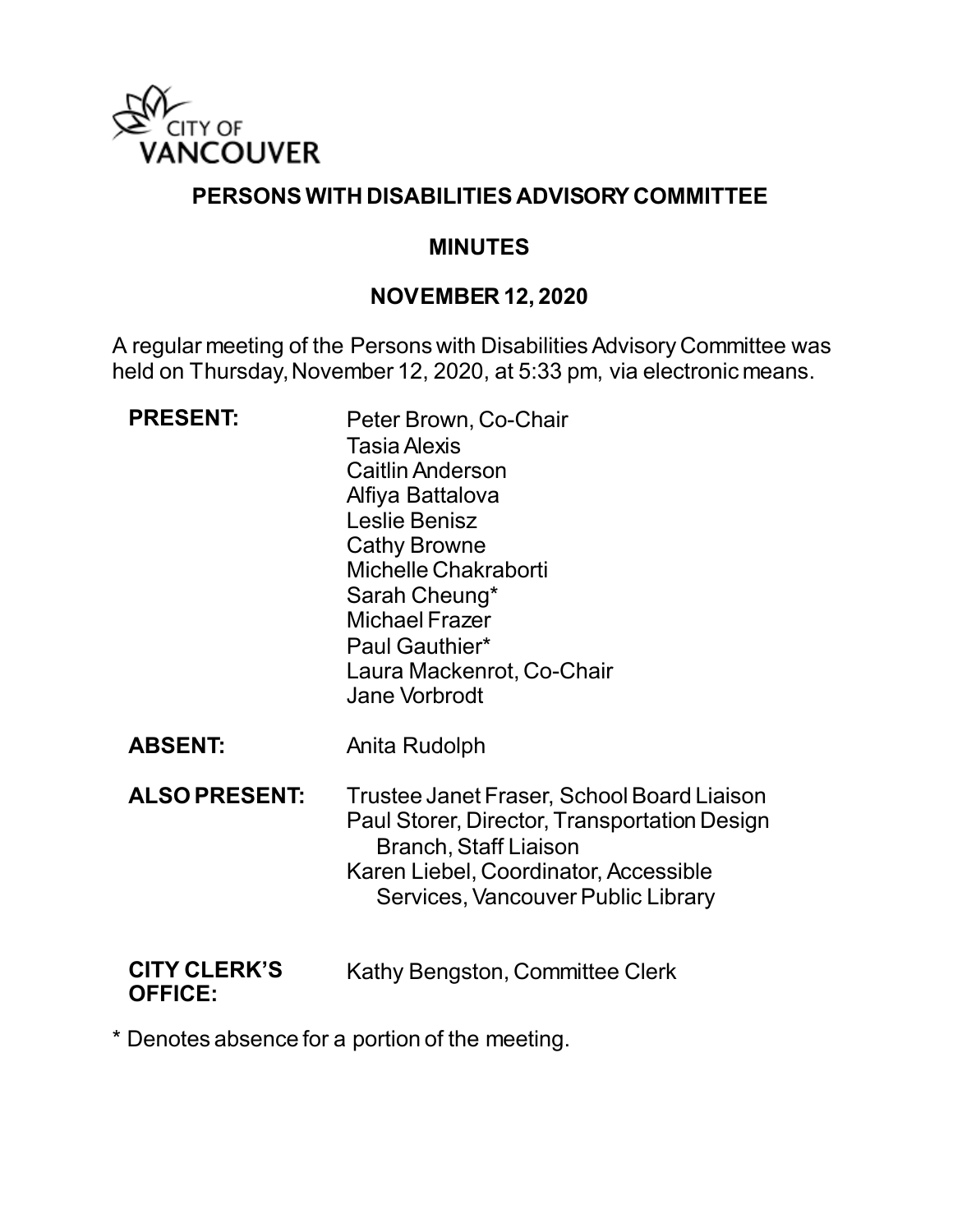## **WELCOME**

The Co-Chair, Peter Brown, acknowledged we are on the unceded territories of the Musqueam, Squamish, and Tsleil-Waututh Nations.

The Persons with Disabilities Advisory Committee acknowledged Cathy Browne's resignation and appreciates her 9 years of service to the Committee.

#### **Leave of Absence Requests**

None.

## **Approval of Minutes**

MOVED by Alfiya Battalova SECONDED by Laura Mackenrot

> THAT the Persons with Disabilities Advisory Committee approve the Minutes from the meeting of Thursday, September 10, 2020, as circulated.

## CARRIED UNANIMOUSLY

### **1. Social Infrastructure Strategy**

Joming Lau, and Ada Chan Russell, Social Policy & Projects planning staff, presented the Vancouver Social Infrastructure Strategy, which included an overview, context, growing social challenges, COVID-19 impacts, recovery phases, work and actions to date, draft framework, and six directions, including strategy objectives. Questions and feedback followed from the **Committee**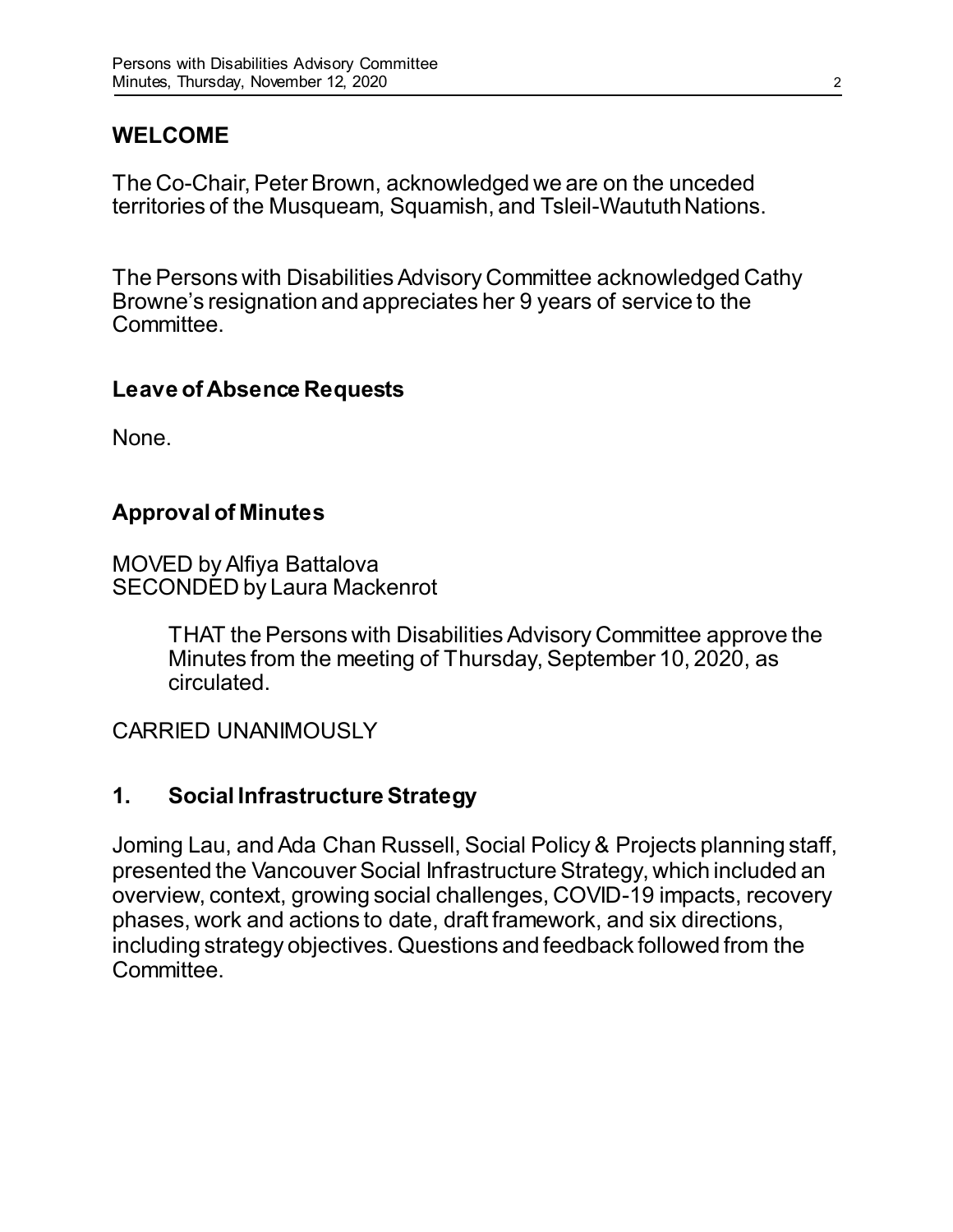### **2. Single-Use Item – Plastic Straws**

MOVED by Sarah Cheung SECONDED by Paul Gauthier

### **WHEREAS**

- 1. The Government of Canada is consulting on a proposed federal plan to reduce plastic waste, including a nation-wide ban on plastic straws, and is seeking comments by December 9, 2020 on a discussion paper titled, *A proposed integrated management approach to plastic products to prevent waste and pollution*;
- 2. Many people with disabilities rely on plastic straws to safely consume beverages and nutrition;
- 3. Flexible plastic straws, individually wrapped in paper, meet the widest range of accessibility needs;
- 4. The Persons with Disabilities Advisory Committee and Seniors' Advisory Committee supported the plastic straw by-law [\(By-law](https://bylaws.vancouver.ca/consolidated/12618.PDF)  [12618\)](https://bylaws.vancouver.ca/consolidated/12618.PDF) enacted by Vancouver City Council, which came into effect on April 22, 2020, which requires food vendors to provide flexible plastic straws individually wrapped in paper upon request to those who rely on them to consumer beverages and nutrition, while banning other plastic and compostable plastic straws.

### THEREFORE BE IT RESOLVED

THAT the Persons with Disabilities Advisory Committee (PDAC) support the City of Vancouver's submission to the Government of Canada, specifically, the parts that advocate for the need to protect and enhance accessibility under a federal plastic straw ban, including detailed descriptions of: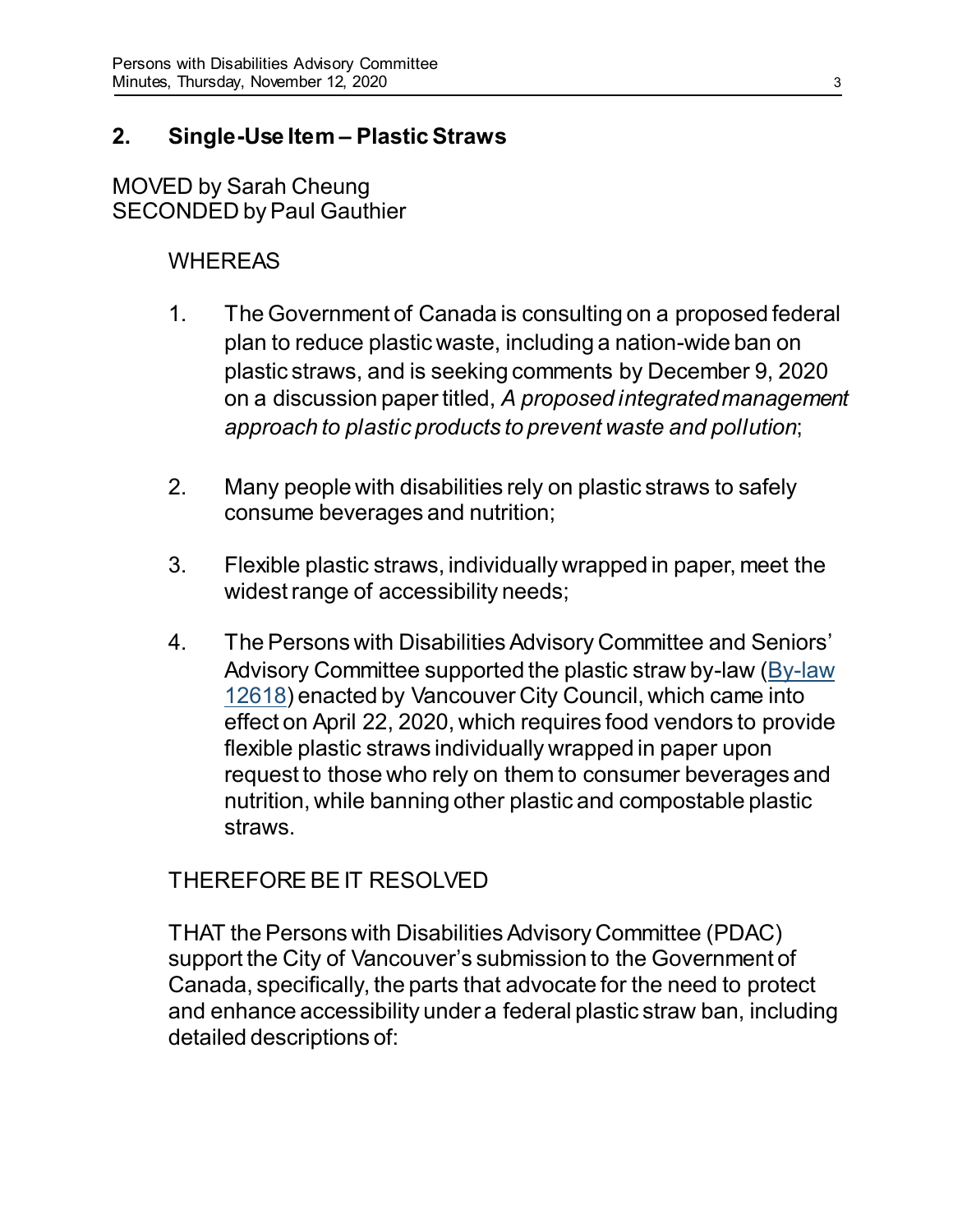- a. Why flexible plastic straws individually-wrapped in paper meet the widest accessibility needs, and what these needs are.
- b. Why other types of straws are not accessible, and can even pose the risk of injury or death.
- c. Types of disabilities and medical conditions that may require people to rely on flexible plastic straws, individually-wrapped in paper.
- d. How the federal government could reflect the needs of people with disabilities within a plastic straw ban, specifically through regulation, education and outreach, and communicating its commitment to protect accessibility when mentioning a ban on plastic straws.
- e. The sections of the City of Vancouver's by-law that protect accessibility.

CARRIED UNANIMOUSLY

## **3. Approval of Meeting Schedule**

MOVED by Laura Mackenrot SECONDED by Peter Brown

> THAT the Persons with Disabilities Advisory Committee approve the 2021 meeting schedule below.

| <b>Month</b> | Day | <b>Time</b> | <b>Meeting Type</b> | <b>Location</b>           |
|--------------|-----|-------------|---------------------|---------------------------|
| January      | 14  | 5:30 pm     | Regular<br>Meeting  | <b>WebEx Event Online</b> |
| February     | 11  | 5:30 pm     | Working<br>Session  | <b>WebEx Event Online</b> |
| <b>March</b> |     | 5:30 pm     | Regular<br>Meeting  | <b>WebEx Event Online</b> |
| April        | 8   | 5:30 pm     | Working<br>Session  | <b>WebEx Event Online</b> |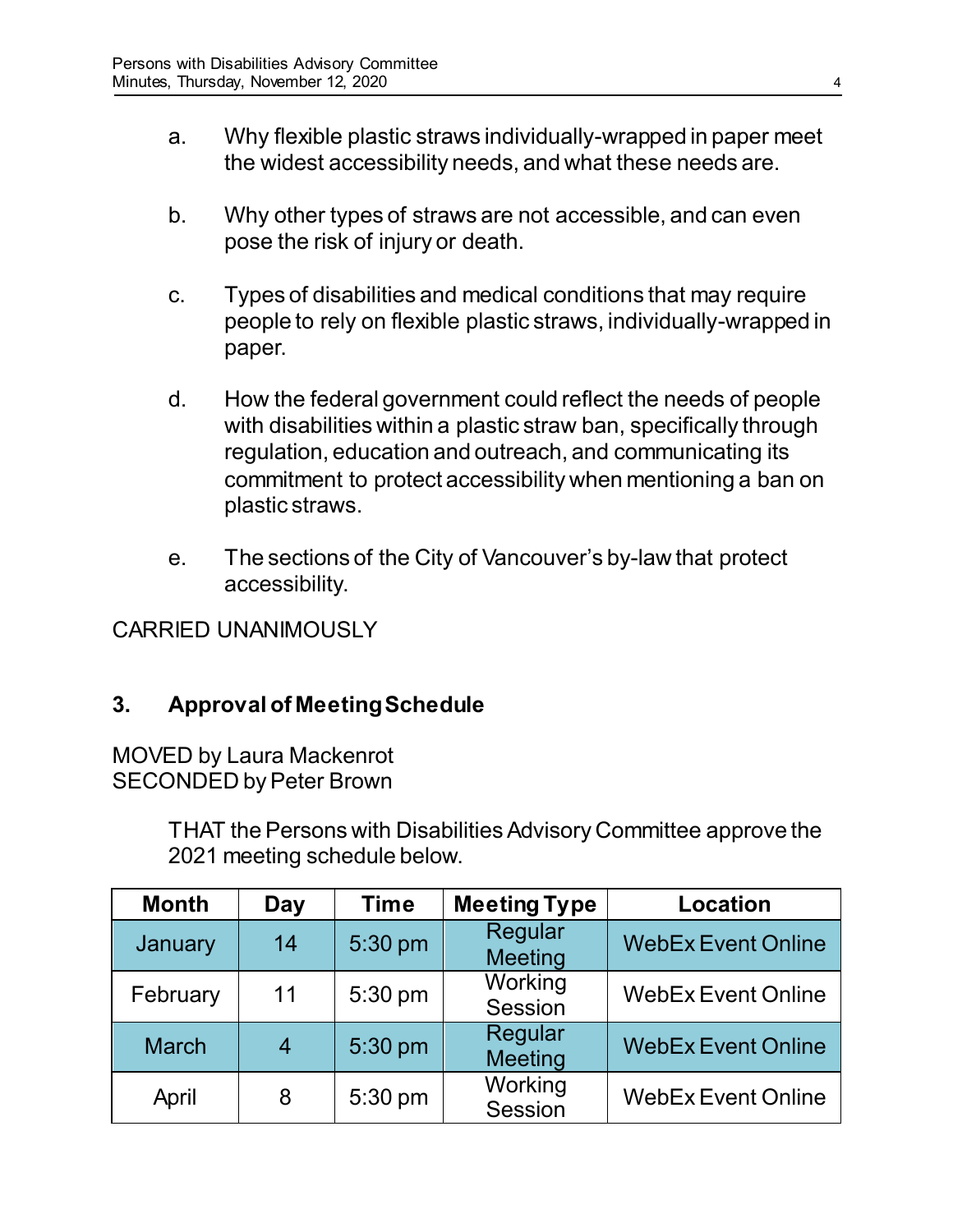| May       | 6  | 5:30 pm   | Regular<br><b>Meeting</b> | <b>WebEx Event Online</b> |
|-----------|----|-----------|---------------------------|---------------------------|
| June      | 4  | 5:30 pm   | Working<br>Session        | <b>WebEx Event Online</b> |
| July      | 15 | 5:30 pm   | Regular<br><b>Meeting</b> | <b>WebEx Event Online</b> |
| August    | 12 | 5:30 pm   | Working<br>Session        | <b>WebEx Event Online</b> |
| September | 9  | 5:30 pm   | Regular<br><b>Meeting</b> | <b>WebEx Event Online</b> |
| October   | 7  | 5:30 pm   | Working<br>Session        | <b>WebEx Event Online</b> |
| November  | 18 | $5:30$ pm | Regular<br><b>Meeting</b> | <b>WebEx Event Online</b> |
| December  | 9  | 5:30 pm   | Working<br>Session        | <b>WebEx Event Online</b> |

All meetings take place on Thursdays at 5:30 pm. The Regular meetings will be clerked by the Committee Clerk for the public record.

CARRIED UNANIMOUSLY

## **4. Beach Avenue**

The Committee received and had an opportunity to respond to the update from Brian Gould, Transportation Design staff, regarding Beach Avenue interim changes. Emily Dunlop, Planning, Policy and Environment, Park Board staff, asked for feedback on parking lots, including accessibility stalls. The Co-Chair thanked staff for attending the meeting and providing information to the Committee.

## **5. Election of Co-Chair**

The Co-Chair called for nominations for the position of second Co-Chair for the Persons with Disabilities Advisory Committee. Following due process, the Committee elected Laura Mackenrot, as second Co-Chair, for the term ending April 30, 2021.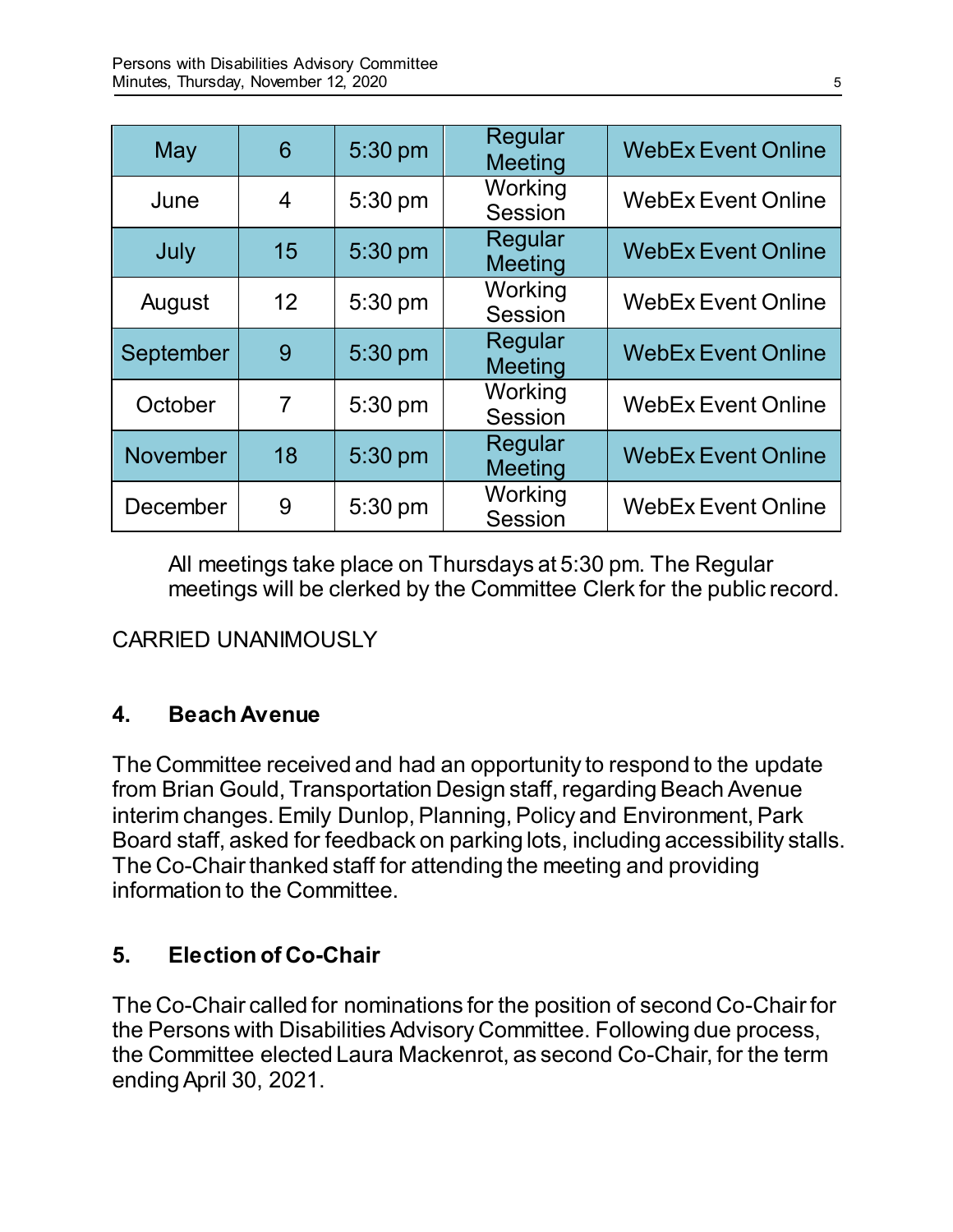# **6. Liaison Updates**

Trustee, Janet Fraser, School Board Liaison, provided updates on the key school area issues:

- COVID-19 health and safety;
- Working towards approval of a Long Range Facilities Plan in January 2021;
- Preparing for work on a new Five-Year Strategic Plan;
- Developing an Anti-Racism Strategic Plan and approving mandatory anti-racism training;
- Reviewing the role of the Vancouver Police Department and Royal Canadian Mounted Police in schools.

Trustee Fraser also advised that the Vancouver School Board has started work on Standards for Building Accessibility and noted appreciation for the Committee's interest in engaging with the district in this work.

Karen Liebel, Coordinator, Accessible Services, Vancouver Public Library (VPL), provided updates on the following library activities:

- The VPL website received a technical update for streamlining and user-friendly purposes; seeking feedback from the Committee;
- November is financial literacy month;
- Upcoming online courses, "Dealing with Credit and Debt" on November 17, and "Protect Yourself from Frauds and Scams" on November 24;
- Four library locations are open on Sundays; VPL looking to increase hours across the city; all locations are open except Oakridge;
- VPL is working with the City on needed infrastructure to install an adult changing table in the Central branch.

Paul Storer, Director, Transportation Design, provided an update on the Vancouver Plan, and will provide a further update on the George Pearson Centre parking at next regular meeting.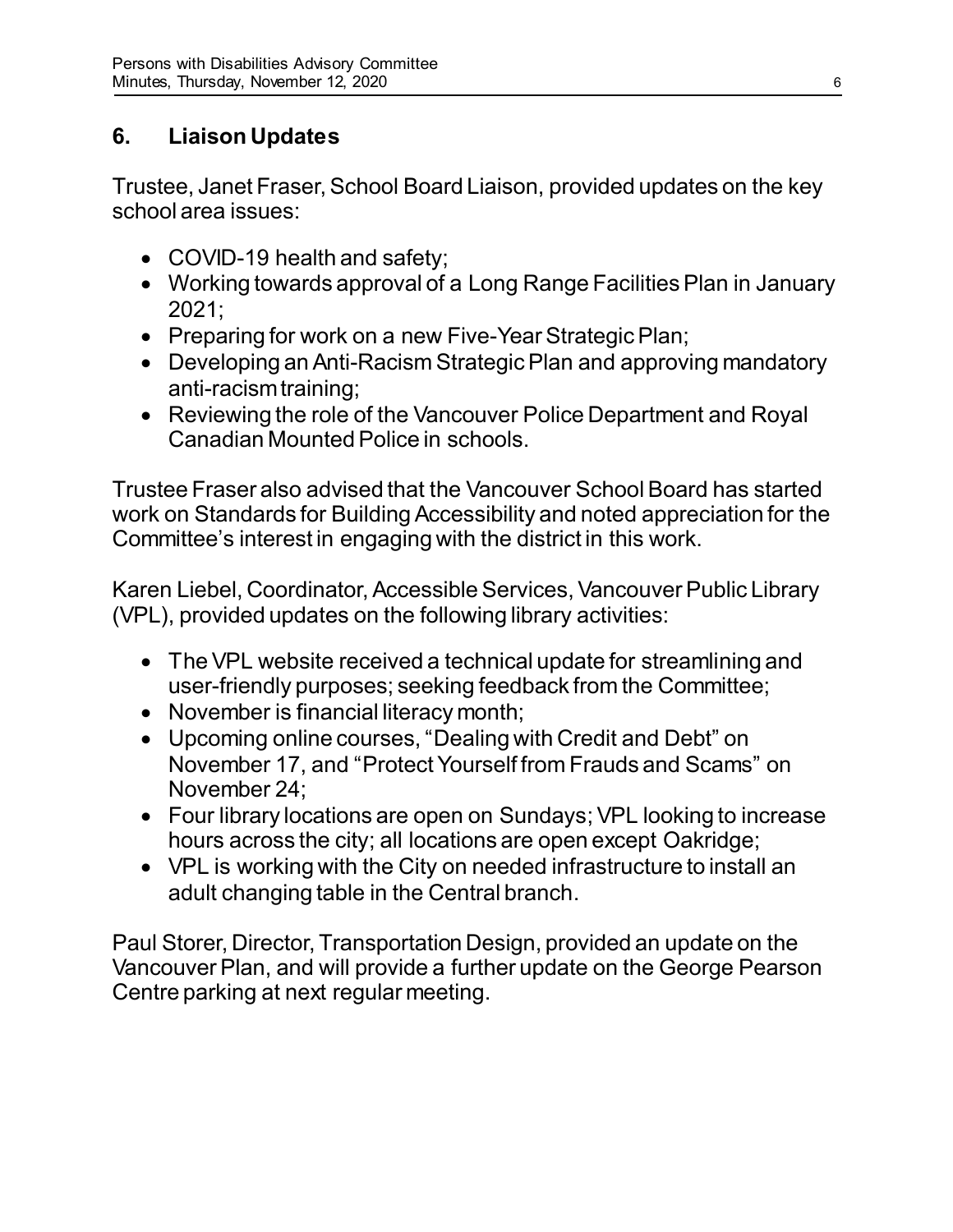## **7. Jeanette Anderson Street Naming Proposal**

Paul Storer, Director, Transportation Design, informed the Committee that the Civic Asset Naming Committee is in support of the Jeanette Anderson Street naming proposal, and the item will be presented to Council in Q4 2020 or Q1 2021.

## **8. Subcommittee Updates**

## **a. Accessible City**

Alfiya Battalova provided an update on the Accessible City activities.

## **b. Housing**

None.

## **c. Social Inclusion**

None.

## **d. Transportation**

None.

## **9. New Business**

## **(a) Report of Activities 2020**

Co-Chair, Laura Mackenrot, advised the Committee of the January 8, 2021, deadline.